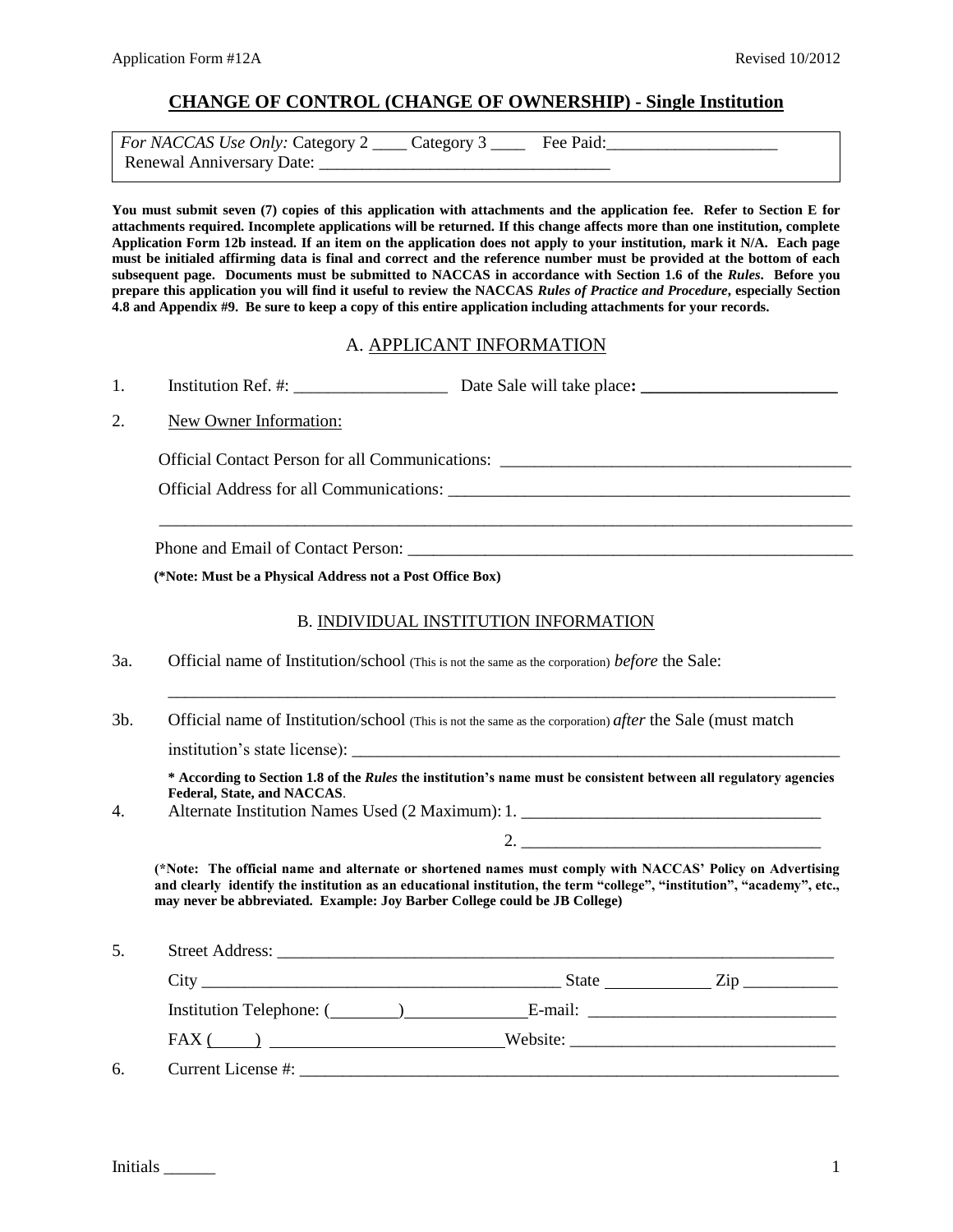# C. OLD ORGANIZATIONAL STRUCTURE INFORMATION

| 7.          | This institution is (check one):<br>Private Non-Profit ()<br>Private For-Profit ()<br>Publicly Traded ()                                                                                                                                                                                                                                 |
|-------------|------------------------------------------------------------------------------------------------------------------------------------------------------------------------------------------------------------------------------------------------------------------------------------------------------------------------------------------|
| 8.          | (Complete Type A Ownership below)<br>Institution owned by: Individual(s):<br>Institution owned by: Corporation or LLC:<br>(Complete Type B Ownership below)<br>(Complete Type B and C below)<br>Institution owned by: Subsidiary of Parent Corporation:                                                                                  |
|             | <b>Type A Ownership:</b><br>( <i>Check One</i> ): Sole Proprietorship ()<br>Partnership ()<br>or                                                                                                                                                                                                                                         |
|             | 9. List the name and address of the sole proprietor or partners and their percentages of ownership.                                                                                                                                                                                                                                      |
| <b>Name</b> | Address<br>Percentage                                                                                                                                                                                                                                                                                                                    |
|             |                                                                                                                                                                                                                                                                                                                                          |
|             |                                                                                                                                                                                                                                                                                                                                          |
|             | (*Note: Must be a Physical Address not a Post Office Box)                                                                                                                                                                                                                                                                                |
|             | <b>Type B Ownership:</b>                                                                                                                                                                                                                                                                                                                 |
| 11.         |                                                                                                                                                                                                                                                                                                                                          |
| 12.<br>13.  | Name of Corporation/L.L.C: $\Box$ LTD $\Box$ Inc. $\Box$ Other $\Box$ Other $\Box$<br>State of Incorporation or organization: _______________                                                                                                                                                                                            |
| 14.         | List all individuals, corporations, or other entities who own shares or membership interests, as applicable.<br>Provide a separate attachment if more space is needed.<br>(For Private Non-Profit organizations, please list corporate officer's names and their title since there are no owners, and leave percentage<br>section blank) |
| Name        | Address<br>Percentage                                                                                                                                                                                                                                                                                                                    |
|             |                                                                                                                                                                                                                                                                                                                                          |
|             |                                                                                                                                                                                                                                                                                                                                          |
|             |                                                                                                                                                                                                                                                                                                                                          |
|             |                                                                                                                                                                                                                                                                                                                                          |
| Address:    | Phone:<br>Fax:<br>(*Note: Must be a Physical Address not a Post Office Box)                                                                                                                                                                                                                                                              |
|             |                                                                                                                                                                                                                                                                                                                                          |
|             | <b>Type C Ownership:</b>                                                                                                                                                                                                                                                                                                                 |
|             | 16. List the other corporations or other owner entities, including individuals who own the entities, in order closest to institution<br>ownership. Provide a separate attachment to clearly show Tiers accurately, if needed.                                                                                                            |
|             |                                                                                                                                                                                                                                                                                                                                          |
|             |                                                                                                                                                                                                                                                                                                                                          |
|             |                                                                                                                                                                                                                                                                                                                                          |
|             |                                                                                                                                                                                                                                                                                                                                          |
|             | Tier 5: $\frac{1}{2}$                                                                                                                                                                                                                                                                                                                    |

Initials\_\_\_\_\_ NACCAS Ref. #\_\_\_\_\_\_\_\_\_\_\_\_\_\_\_\_\_\_ 2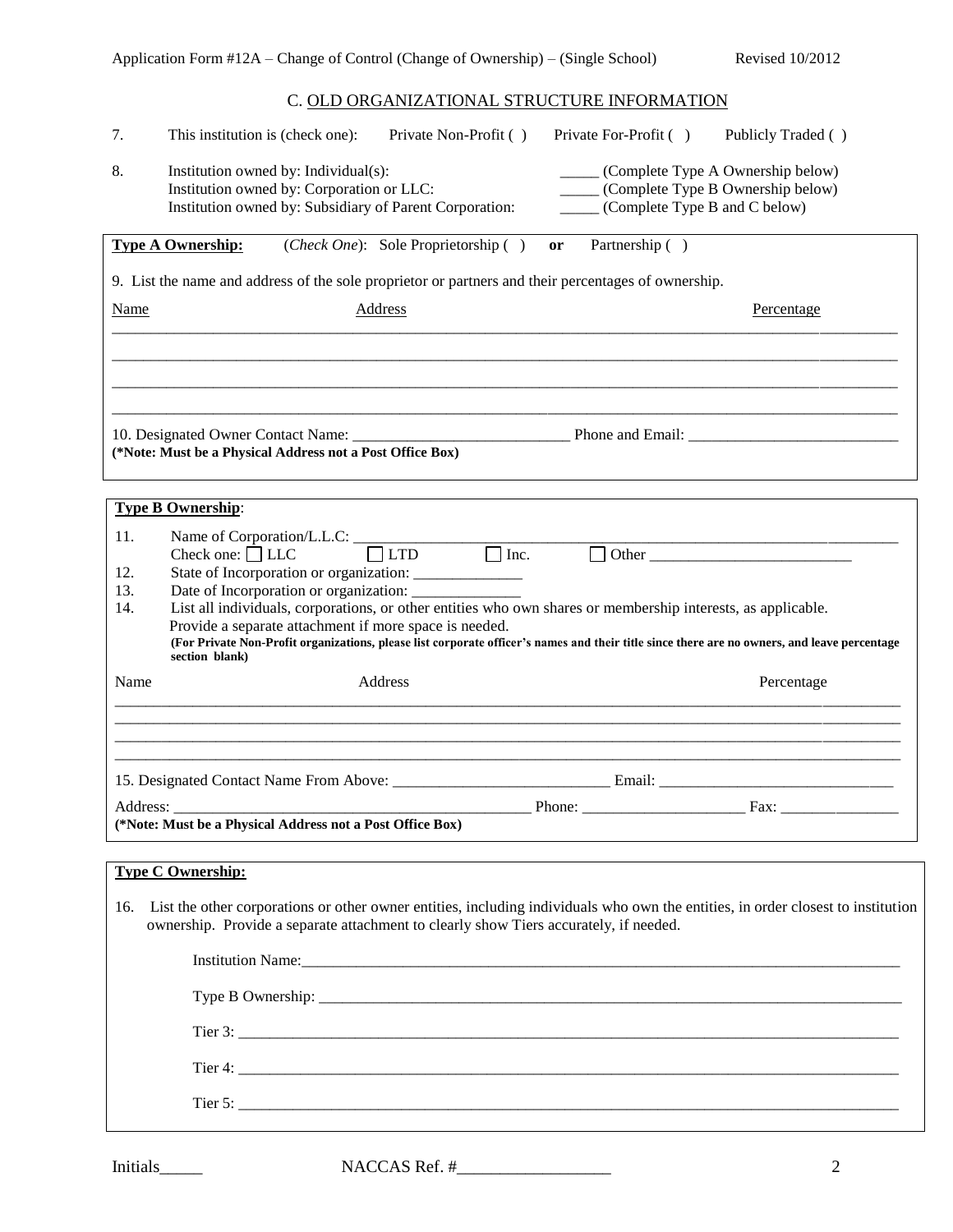# D. NEW ORGANIZATIONAL STRUCTURE INFORMATION

| 17.                      | This institution is (check one):     | Private Non-Profit ()                                                                                                                                                                                                         | Private For-Profit ()                                                                                                            | Publicly Traded () |
|--------------------------|--------------------------------------|-------------------------------------------------------------------------------------------------------------------------------------------------------------------------------------------------------------------------------|----------------------------------------------------------------------------------------------------------------------------------|--------------------|
| 18.                      | Institution owned by: Individual(s): | Institution owned by: Corporation or LLC:<br>Institution owned by: Subsidiary of Parent Corporation:                                                                                                                          | ______ (Complete Type A Ownership below)<br>_____ (Complete Type B Ownership below)<br>$\_\_\_\_\$ (Complete Type B and C below) |                    |
|                          | <b>Type A Ownership:</b>             |                                                                                                                                                                                                                               | ( <i>Check One</i> ): Sole Proprietorship () or Partnership ()                                                                   |                    |
|                          |                                      | 19. List the name and address of the sole proprietor or partners and their percentages of ownership.                                                                                                                          |                                                                                                                                  |                    |
| <b>Name</b>              |                                      | <b>Address</b>                                                                                                                                                                                                                |                                                                                                                                  | Percentage         |
|                          |                                      |                                                                                                                                                                                                                               |                                                                                                                                  |                    |
|                          |                                      | (*Note: Must be a Physical Address not a Post Office Box)                                                                                                                                                                     |                                                                                                                                  |                    |
|                          | <b>Type B Ownership:</b>             |                                                                                                                                                                                                                               |                                                                                                                                  |                    |
| 21.<br>22.<br>23.<br>24. |                                      | Name of Corporation/L.L.C: $\qquad \qquad \qquad$ LTD $\qquad \qquad$ Inc.<br>State of Incorporation or organization: ______________                                                                                          | Г                                                                                                                                |                    |
|                          | section blank)                       | Provide a separate attachment if more space is needed.<br>(For Private Non-Profit organizations, please list corporate officer's names and their title since there are no owners, and leave percentage                        | List all individuals, corporations, or other entities who own shares or membership interests, as applicable.                     |                    |
| Name                     |                                      | Address                                                                                                                                                                                                                       |                                                                                                                                  | Percentage         |
|                          |                                      |                                                                                                                                                                                                                               |                                                                                                                                  |                    |
|                          |                                      | (*Note: Must be a Physical Address not a Post Office Box)                                                                                                                                                                     |                                                                                                                                  |                    |
|                          |                                      |                                                                                                                                                                                                                               |                                                                                                                                  |                    |
|                          | <b>Type C Ownership:</b>             | 26. List the other corporations or other owner entities, including individuals who own the entities, in order closest to institution<br>ownership. Provide a separate attachment to clearly show Tiers accurately, if needed. |                                                                                                                                  |                    |
|                          |                                      |                                                                                                                                                                                                                               |                                                                                                                                  |                    |
|                          |                                      |                                                                                                                                                                                                                               |                                                                                                                                  |                    |
|                          |                                      |                                                                                                                                                                                                                               |                                                                                                                                  |                    |

Initials\_\_\_\_\_ NACCAS Ref. #\_\_\_\_\_\_\_\_\_\_\_\_\_\_\_\_\_\_ 3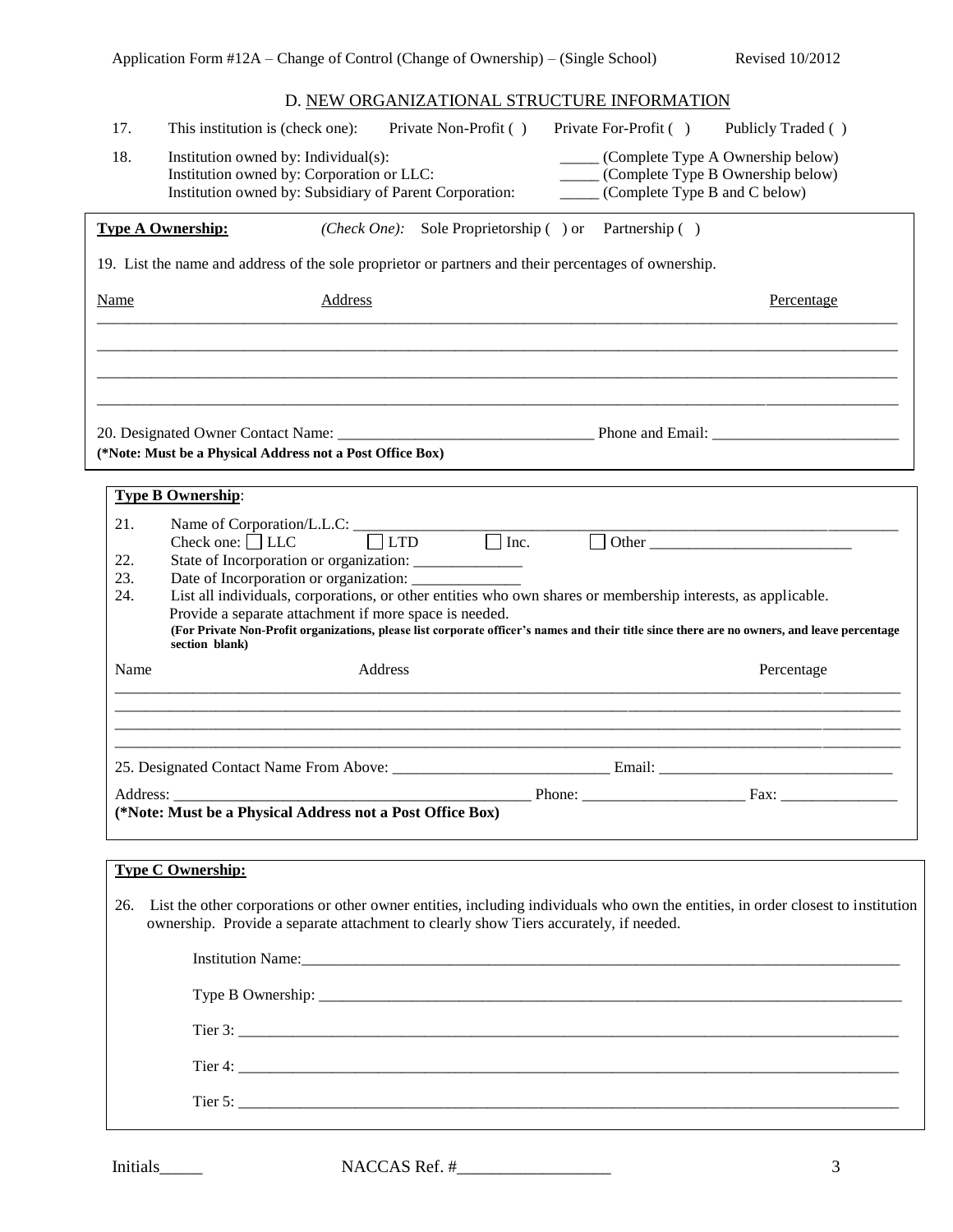27. Has any person in the new ownership or any employee of the institution under the new ownership been debarred from participation in any Federal or state program or been disallowed by the US Department of Education to own any Institution that participates in federal financial aid within the past five years?  $Yes$  No If yes, please list:

- 28. Please indicate all periods in the calendar year when the institution is closed (i.e. holidays, etc):
- 29. Please list the names and locations of all other Institutions offering programs within NACCAS scope, under the same ownership, management, and/or control. Please indicate if the Institution is presently accredited or holds candidate status. (Add pages as needed).

\_\_\_\_\_\_\_\_\_\_\_\_\_\_\_\_\_\_\_\_\_\_\_\_\_\_\_\_\_\_\_\_\_\_\_\_\_\_\_\_\_\_\_\_\_\_\_\_\_\_\_\_\_\_\_\_\_\_\_\_\_\_\_\_\_\_\_\_\_\_\_\_\_\_\_\_\_\_\_\_

| Name and Location: | Accredited by: | Candidate for<br>Accreditation with |
|--------------------|----------------|-------------------------------------|
|                    |                |                                     |
|                    |                |                                     |
|                    |                |                                     |

30. The person responsible for the day-to-day operations of the institutions under the new ownership is: Name: \_\_\_\_\_\_\_\_\_\_\_\_\_\_\_\_\_\_\_\_\_\_\_\_\_\_\_\_\_\_\_\_\_\_\_\_\_\_\_\_\_\_\_\_\_\_\_\_\_\_\_\_\_\_\_\_\_\_\_\_\_\_\_\_\_\_\_\_\_\_\_\_\_\_ Title: \_\_\_\_\_\_\_\_\_\_\_\_\_\_\_\_\_\_\_\_\_\_\_\_\_\_\_\_\_\_\_\_\_\_\_\_\_\_\_\_\_\_\_\_\_\_\_\_\_\_\_\_\_\_\_\_\_\_\_\_\_\_\_\_\_\_\_\_\_\_\_\_\_\_\_

| $\sim$ |                          |  |
|--------|--------------------------|--|
|        |                          |  |
|        | $\overline{\phantom{a}}$ |  |
|        | $ -$                     |  |

31. The designated accreditation liaison under the new ownership who attended or will attend the required NACCAS accreditation workshop is: Name: \_\_\_\_\_\_\_\_\_\_\_\_\_\_\_\_\_\_\_\_\_\_\_\_\_\_\_\_\_\_\_\_\_\_\_\_\_\_\_\_\_\_\_\_\_\_\_\_\_\_\_\_\_\_\_\_\_\_\_\_\_\_\_\_\_\_\_\_\_\_\_\_\_\_ Title: \_\_\_\_\_\_\_\_\_\_\_\_\_\_\_\_\_\_\_\_\_\_\_\_\_\_\_\_\_\_\_\_\_\_\_\_\_\_\_\_\_\_\_\_\_\_\_\_\_\_\_\_\_\_\_\_\_\_\_\_\_\_\_\_\_\_\_\_\_\_\_\_\_\_\_

Tel. \_\_\_\_\_\_\_\_\_\_\_\_\_\_\_\_\_\_\_\_\_\_\_\_ E-mail: \_\_\_\_\_\_\_\_\_\_\_\_\_\_\_\_\_\_\_\_\_\_\_\_\_\_\_\_\_\_\_\_\_\_\_\_\_\_\_\_\_\_\_\_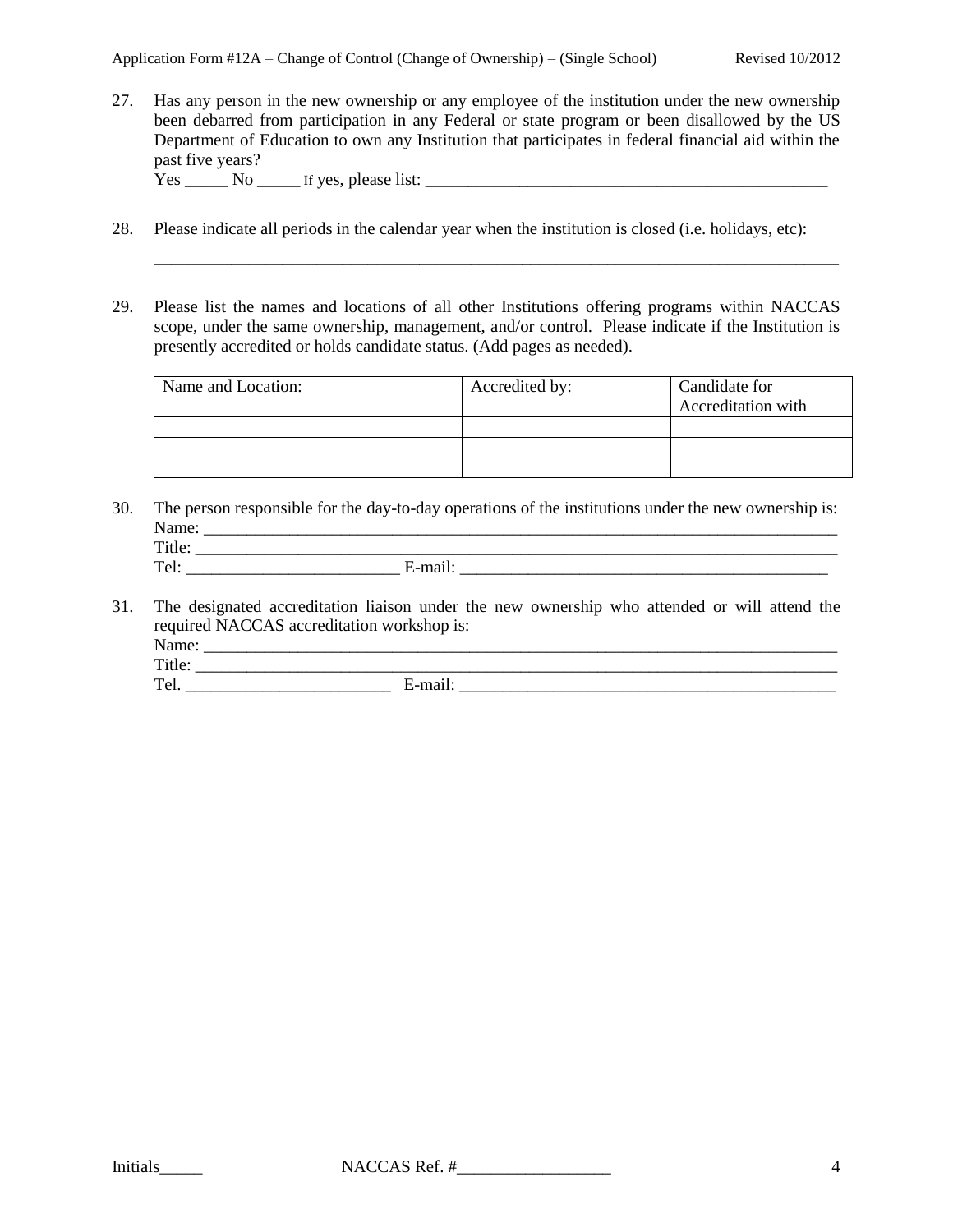#### E. REQUIRED ATTACHMENTS

#### Submit with the Application:

- 1. Biographies of the new owner(s). Indicate any family relationships to the former owner(s). Indicate any business or employment relationship with the former owner(s) and the institution acquired or another NACCAS-accredited institution.
- 2. The name of the Owner or employee designated as liaison with NACCAS for accreditation processes. Submit evidence of the most recent NACCAS accreditation workshop attended by the liaison or registration for a workshop. The liaison must have attended within the last 24 months or be registered for an upcoming workshop within 90 days of the date of this application.
- 3. An explanation of changes the new owner has made or anticipates making in the next 12 months.
- 4. A signed statement indicating whether (i) the new owner(s) or (ii) the previous owner(s) assume(s) the responsibility for refunds due to students attending the institution prior to the effective date of the Change of Control.
- 5. A non-refundable application fee is due upon submission of the application. Please refer to the Schedule of Fees on the NACCAS website for the current change of ownership application fee.

## If Applicable:

- 6. If the name of the Institution will change after the sale, you must submit a rationale.
- 7. If the Institution's name incorporates a trade name you must submit certification that you have authority to use this name.
- 8. Completed articles of incorporation to include a list of current stock holders and their number of shares, as well as include an official state or local stamp of recording.

#### Submit within seven (7) days following the actual sale:

9. A copy of the fully executed notarized Transfer Agreement and all other closing documents which include all of the terms of the transfer and sale. If a lease agreement is part of the sale, a fully executed copy of the lease agreement must also be submitted. (Note: This document must be received prior to Commission consideration.)

### Submit within thirty (30) days following the actual sale:

- 10. A copy of the Institution's current license showing the owner(s) or statement from the state licensing agency registering the new owner(s).
- 11. A balance sheet (B/S) compiled by an independent certified public accountant on an accrual basis of accounting, according to GAAP, as of the date of sale. (Note: This document must be received prior to Commission consideration.)

# **Note: All required documents must be received prior to Commission consideration.**